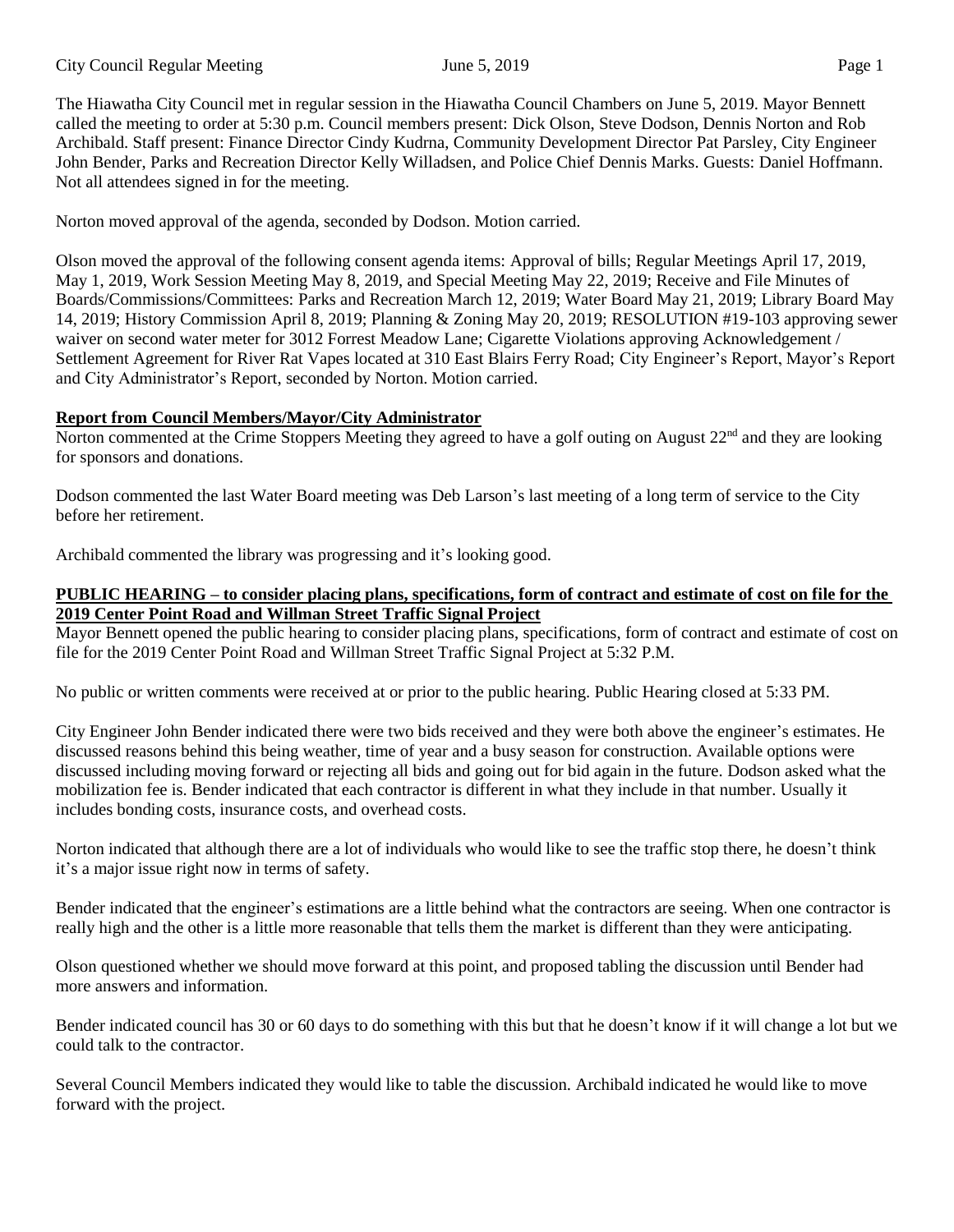Norton presented RESOLUTION #19-104 awarding contract for the 2019 Center Point Road & Willman Street Traffic Signal Project to Boomerang Corporation in the amount of \$557,018.30, seconded by Archibald. Roll call vote: AYES: Archiabld. NAYS: Olson, Norton, Dodson. ABSENT: Wichtendahl. **RESOLUTION #19-104 failed.**

#### **Consider Resolution approving design guidelines for Bennett's Bar and Grill property located at 408 North Center Point Road**

Mayor Bennett indicated Bennet's Bar and Grill will take the rest of the space in the building, sharing it with Barbers Etc.

Norton presented RESOLUTION #19-105 approving design guidelines for Bennett's Bar and Grill property located at 408 North Center Point Road, seconded by Archibald. Roll call vote: AYES: Olson, Dodson, Archibald, Norton. NAYS: None. ABSENT: Wichtendahl. **RESOLUTION #19-105 adopted.**

## **Consider Resolution approving Big Dog in Town Dog Park Fundraiser**

Council members commented this was a great idea. Parks and Recreation Director Kelly Willadsen discussed the potential for the fundraiser, noting it would go through Fun Fest. They hope to get the winning dog involved in other special events. Dodson asked if they could nominate other individual's dogs and what Parks and Recreation would do if a dog is nominated twice. Willadsen noted that they would keep track of nominees so this wouldn't be an issue.

Archibald presented RESOLUTION #19-106 approving Big Dog in Town Dog Park Fundraiser, seconded by Norton. Roll call vote: AYES: Dodson, Archibald, Norton, Olson. NAYS: None. ABSENT: Wichtendahl. **RESOLUTION #19-106 adopted.**

## **Consider Resolution to approve extra territorial plat for Pate Acres First Addition**

Norton presented RESOLUTION #19-107 to approve extra territorial plat for Pate Acres First Addition seconded by Dodson. Roll call vote: AYES: Olson, Norton, Archibald, Dodson. NAYS: None. ABSENT: Wichtendahl **RESOLUTION #19-107 adopted.**

#### **Consider Resolution acknowledging and authorizing change order #1 for the Hiawatha Public Library Renovation and Expansion Project**

Olson presented RESOLUTION #19-108 acknowledging and authorizing change order #1 for the Hiawatha Public Library Renovation and Expansion Project, seconded by Dodson. Roll call vote: AYES: Archibald, Olson, Dodson, Norton. NAYS: None. ABSENT: Wichtendahl **RESOLUTION #19-108 adopted.**

#### Consider Resolution directing staff to proceed with Requests for Proposals and set a public hearing date (July 17, **2019 @ 5:30 P.M.) for rooftop solar of city facilities (Public Works and Public Library)**

Dodson presented RESOLUTION #19-109 directing staff to proceed with Requests for Proposals and set a public hearing date (July 17, 2019 @ 5:30 P.M.) for rooftop solar of city facilities (Public Works and Public Library), seconded by Olson. Roll call vote: AYES: Olson, Archibald, Dodson, Norton. NAYS: None. ABSENT: Wichtendahl **RESOLUTION #19-109 adopted.**

#### **Consider a Resolution Letter of Support for the Marion YMCA Community Attraction and Tourism Grant**

Sara Mentzer, Director of Development at the YMCA of the Cedar Rapids Metro Area, spoke to the Council about the new Marion YMCA facility, what the new facility will offer to the community, and how the YMCA helps local citizens. Archibald asked how close to their financial goal they were. Sara indicated that they were within weeks of meeting their goal and though they hoped to open with a debt free building they believe now that will not happen. They are trying to roll out a \$2 million dollar community campaign to raise money small dollar amounts to bring down the debt at opening.

Archibald presented RESOLUTION #19-110 demonstrating City Council support of the Marion YMCA project, seconded by Dodson. Roll call vote: AYES: Dodson, Olson, Norton, Archibald. NAYS: None. ABSENT: Wichtendahl. **RESOLUTION #19-110 adopted.**

Possible Closed Session as per Iowa Code  $21.5(1)(j)$  to discuss the sale of particular real estate in connection with **the Village Center Redevelopment project**